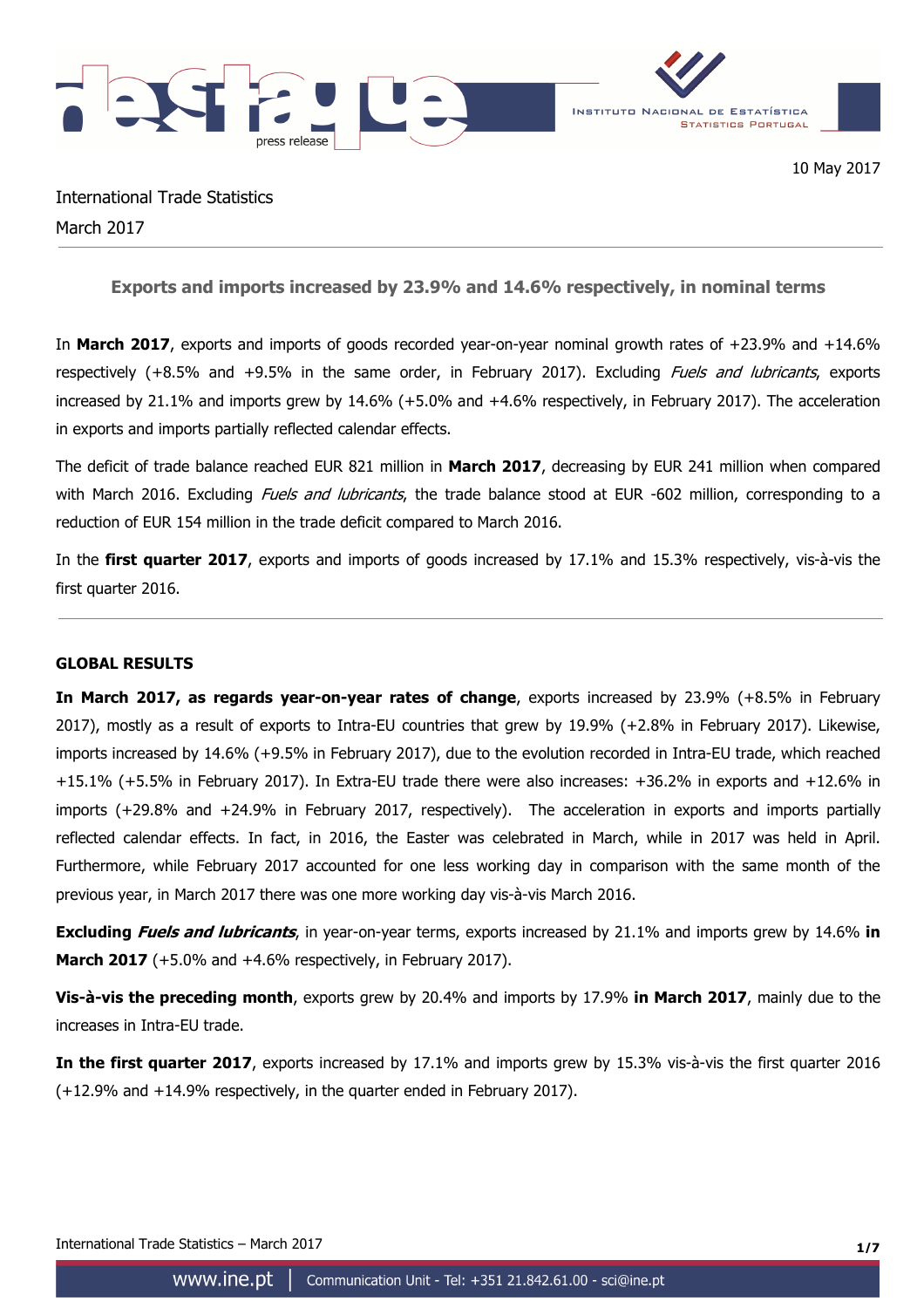

INSTITUTO NACIONAL DE ESTATÍSTICA **STATISTICS PORTUGAL** 

| <b>EXPORTS</b> |                                                                                                                                                                                                              |                                                                                                                    |                                                                                                               |                                                                                                 |                                                                                                                    |                                                                                                     |                                                                                                  |                                                                                                       |
|----------------|--------------------------------------------------------------------------------------------------------------------------------------------------------------------------------------------------------------|--------------------------------------------------------------------------------------------------------------------|---------------------------------------------------------------------------------------------------------------|-------------------------------------------------------------------------------------------------|--------------------------------------------------------------------------------------------------------------------|-----------------------------------------------------------------------------------------------------|--------------------------------------------------------------------------------------------------|-------------------------------------------------------------------------------------------------------|
| <b>YEAR</b>    |                                                                                                                                                                                                              |                                                                                                                    | <b>TOTAL</b>                                                                                                  |                                                                                                 |                                                                                                                    | <b>TOTAL EXCLUDING FUELS AND</b><br><b>LUBRICANTS</b>                                               | <b>TOTAL</b><br><b>QUARTER ENDED IN:</b>                                                         |                                                                                                       |
|                | <b>MONTH</b>                                                                                                                                                                                                 |                                                                                                                    |                                                                                                               | <b>GROWTH RATE (%)</b>                                                                          |                                                                                                                    |                                                                                                     | <b>GROWTH RATE (%)</b>                                                                           | <b>GROWTH RATE (%)</b>                                                                                |
|                |                                                                                                                                                                                                              | € Million                                                                                                          | Year-on-<br>year                                                                                              | Month-to-<br>month                                                                              | € Million                                                                                                          | Year-on-<br>year                                                                                    | Month-to-<br>month                                                                               | Year-on-year                                                                                          |
| 2015           | <b>MARCH</b><br><b>APRIL</b><br>MAY<br><b>JUNE</b><br><b>JULY</b><br><b>AUGUST</b><br><b>SEPTEMBER</b><br><b>OCTOBER</b><br><b>NOVEMBER</b><br><b>DECEMBER</b>                                               | 4,402<br>4,243<br>4,238<br>4,554<br>4,704<br>3,320<br>4,140<br>4,526<br>4,333<br>3,634                             | 11.7<br>9.3<br>3.9<br>8.9<br>5.0<br>2.6<br>1.8<br>$-2.4$<br>5.0<br>$-1.5$                                     | 11.3<br>$-3.6$<br>$-0.1$<br>7.4<br>3.3<br>$-29.4$<br>24.7<br>9.3<br>$-4.3$<br>$-16.1$           | 4,098<br>3,898<br>3,885<br>4,153<br>4,352<br>3,019<br>3,864<br>4,231<br>4,062<br>3,414                             | 9.2<br>5.2<br>$1.0\,$<br>11.2<br>5.8<br>5.2<br>3.2<br>$-0.5$<br>8.5<br>0.7                          | 11.3<br>$-4.9$<br>$-0.3$<br>6.9<br>4.8<br>$-30.6$<br>28.0<br>9.5<br>$-4.0$<br>$-16.0$            | 3.9<br>8.3<br>8.3<br>7.4<br>5.9<br>5.7<br>3.2<br>0.4<br>1.3<br>0.3                                    |
| 2016           | <b>TOTAL</b><br><b>JANUARY</b><br><b>FEBRUARY</b><br><b>MARCH</b><br>APRIL<br>MAY<br><b>JUNE</b><br><b>JULY</b><br><b>AUGUST</b><br><b>SEPTEMBER</b><br><b>OCTOBER</b><br><b>NOVEMBER</b><br><b>DECEMBER</b> | 50,314<br>3,677<br>4,026<br>4,248<br>4,145<br>4,223<br>4,469<br>4,484<br>3,486<br>4,427<br>4,363<br>4,685<br>4,082 | 1.0<br>$-2.7$<br>1.8<br>$-3.5$<br>$-2.3$<br>$-0.4$<br>$-1.8$<br>$-4.7$<br>5.0<br>6.9<br>$-3.6$<br>8.1<br>12.3 | 1.2<br>9.5<br>5.5<br>$-2.4$<br>1.9<br>5.8<br>0.3<br>$-22.3$<br>27.0<br>$-1.4$<br>7.4<br>$-12.9$ | 47,307<br>3,459<br>3,833<br>4,066<br>3,947<br>3,989<br>4,185<br>4,215<br>3,234<br>4,177<br>4,053<br>4,409<br>3,739 | 2.5<br>$-1.5$<br>4.1<br>$-0.8$<br>1.3<br>2.7<br>0.8<br>$-3.1$<br>7.1<br>8.1<br>$-4.2$<br>8.5<br>9.5 | 1.3<br>10.8<br>6.1<br>$-2.9$<br>1.1<br>4.9<br>0.7<br>$-23.3$<br>29.2<br>$-3.0$<br>8.8<br>$-15.2$ | 0.4<br>$-0.8$<br>$-1.5$<br>$-1.4$<br>$-2.1$<br>$-1.5$<br>$-2.4$<br>$-1.1$<br>1.9<br>2.4<br>3.7<br>5.1 |
| <b>2017</b>    | <b>JANUARY</b><br><b>FEBRUARY</b><br><b>MARCH</b>                                                                                                                                                            | 4,360<br>4,370<br>5,262                                                                                            | 18.6<br>8.5<br>23.9                                                                                           | 6.8<br>0.2<br>20.4                                                                              | 4,015<br>4,025<br>4,924                                                                                            | 16.1<br>5.0<br>21.1                                                                                 | 7.4<br>0.2<br>22.3                                                                               | 12.7<br>13.0<br>17.1                                                                                  |



International Trade Statistics – March 2017 **2/7**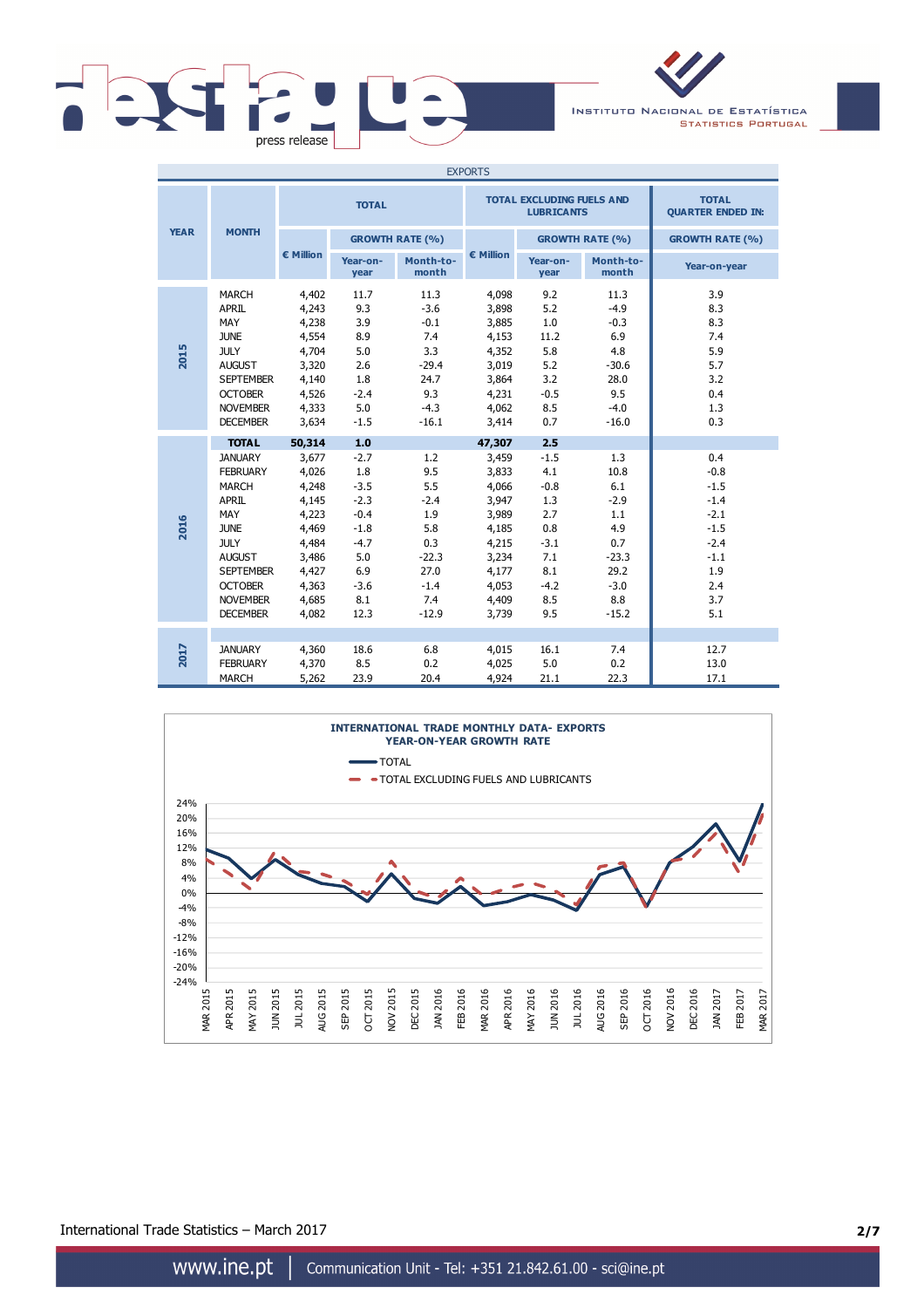

INSTITUTO NACIONAL DE ESTATÍSTICA **STATISTICS PORTUGAL** 

| <b>IMPORTS</b> |                                                                                                                                                                                                       |                                                                                                                    |                                                                                                             |                                                                                                   |                                                                                                                    |                                                                                                  |                                                                                                       |                                                                                              |
|----------------|-------------------------------------------------------------------------------------------------------------------------------------------------------------------------------------------------------|--------------------------------------------------------------------------------------------------------------------|-------------------------------------------------------------------------------------------------------------|---------------------------------------------------------------------------------------------------|--------------------------------------------------------------------------------------------------------------------|--------------------------------------------------------------------------------------------------|-------------------------------------------------------------------------------------------------------|----------------------------------------------------------------------------------------------|
| <b>YEAR</b>    |                                                                                                                                                                                                       |                                                                                                                    | <b>TOTAL</b>                                                                                                |                                                                                                   |                                                                                                                    | <b>TOTAL EXCLUDING FUELS AND</b><br><b>LUBRICANTS</b>                                            | <b>TOTAL</b><br><b>QUARTER ENDED IN:</b>                                                              |                                                                                              |
|                | <b>MONTH</b>                                                                                                                                                                                          |                                                                                                                    | <b>GROWTH RATE (%)</b>                                                                                      |                                                                                                   |                                                                                                                    |                                                                                                  | <b>GROWTH RATE (%)</b>                                                                                | <b>GROWTH RATE (%)</b>                                                                       |
|                |                                                                                                                                                                                                       | € Million                                                                                                          | Year-on-<br>year                                                                                            | Month-to-<br>month                                                                                | € Million                                                                                                          | Year-on-<br>year                                                                                 | Month-to-<br>month                                                                                    | Year-on-year                                                                                 |
| 2015           | <b>MARCH</b><br><b>APRIL</b><br>MAY<br><b>JUNE</b><br><b>JULY</b><br><b>AUGUST</b><br><b>SEPTEMBER</b><br><b>OCTOBER</b><br><b>NOVEMBER</b><br><b>DECEMBER</b>                                        | 5,300<br>5,189<br>5,361<br>5,425<br>5,435<br>4,232<br>5,232<br>5,326<br>5,033<br>4,827                             | 11.6<br>14.1<br>6.6<br>7.0<br>$-0.4$<br>1.9<br>$-0.3$<br>$-3.3$<br>2.2<br>0.9                               | 17.6<br>$-2.1$<br>3.3<br>1.2<br>0.2<br>$-22.1$<br>23.6<br>1.8<br>$-5.5$<br>$-4.1$                 | 4,641<br>4,436<br>4,428<br>4,687<br>4,718<br>3,567<br>4,616<br>4,704<br>4,474<br>4,280                             | 10.9<br>11.0<br>7.1<br>15.1<br>6.4<br>5.8<br>6.7<br>2.0<br>5.4<br>6.8                            | 14.9<br>$-4.4$<br>$-0.2$<br>5.8<br>0.7<br>$-24.4$<br>29.4<br>1.9<br>$-4.9$<br>$-4.3$                  | $-0.4$<br>7.5<br>10.6<br>9.1<br>4.3<br>2.8<br>0.3<br>$-0.8$<br>$-0.6$<br>$-0.2$              |
| 2016           | <b>TOTAL</b><br><b>JANUARY</b><br><b>FEBRUARY</b><br>MARCH<br>APRIL<br>MAY<br><b>JUNE</b><br><b>JULY</b><br><b>AUGUST</b><br><b>SEPTEMBER</b><br><b>OCTOBER</b><br><b>NOVEMBER</b><br><b>DECEMBER</b> | 61,134<br>4,365<br>4,714<br>5,311<br>4,874<br>5,158<br>5,393<br>5,065<br>4,656<br>5,367<br>5,238<br>5,497<br>5,495 | 1.4<br>$-1.7$<br>4.6<br>0.2<br>$-6.1$<br>$-3.8$<br>$-0.6$<br>$-6.8$<br>10.0<br>2.6<br>$-1.7$<br>9.2<br>13.8 | $-9.6$<br>8.0<br>12.7<br>$-8.2$<br>5.8<br>4.6<br>$-6.1$<br>$-8.1$<br>15.3<br>$-2.4$<br>4.9<br>0.0 | 55,004<br>4,000<br>4,324<br>4,822<br>4,481<br>4,718<br>4,844<br>4,590<br>4,045<br>4,815<br>4,662<br>4,973<br>4,729 | 5.0<br>4.7<br>7.1<br>3.9<br>1.0<br>6.5<br>3.4<br>$-2.7$<br>13.4<br>4.3<br>$-0.9$<br>11.2<br>10.5 | $-6.5$<br>8.1<br>11.5<br>$-7.1$<br>5.3<br>2.7<br>$-5.2$<br>$-11.9$<br>19.0<br>$-3.2$<br>6.7<br>$-4.9$ | 0.5<br>1.2<br>1.0<br>$-0.6$<br>$-3.2$<br>$-3.4$<br>$-3.7$<br>0.1<br>1.3<br>3.2<br>3.3<br>6.9 |
| 2017           | <b>JANUARY</b><br><b>FEBRUARY</b><br><b>MARCH</b>                                                                                                                                                     | 5,342<br>5,160<br>6,083                                                                                            | 22.4<br>9.5<br>14.6                                                                                         | $-2.8$<br>$-3.4$<br>17.9                                                                          | 4,604<br>4,523<br>5,527                                                                                            | 15.1<br>4.6<br>14.6                                                                              | $-2.7$<br>$-1.8$<br>22.2                                                                              | 14.8<br>15.0<br>15.3                                                                         |



International Trade Statistics – March 2017 **3/7**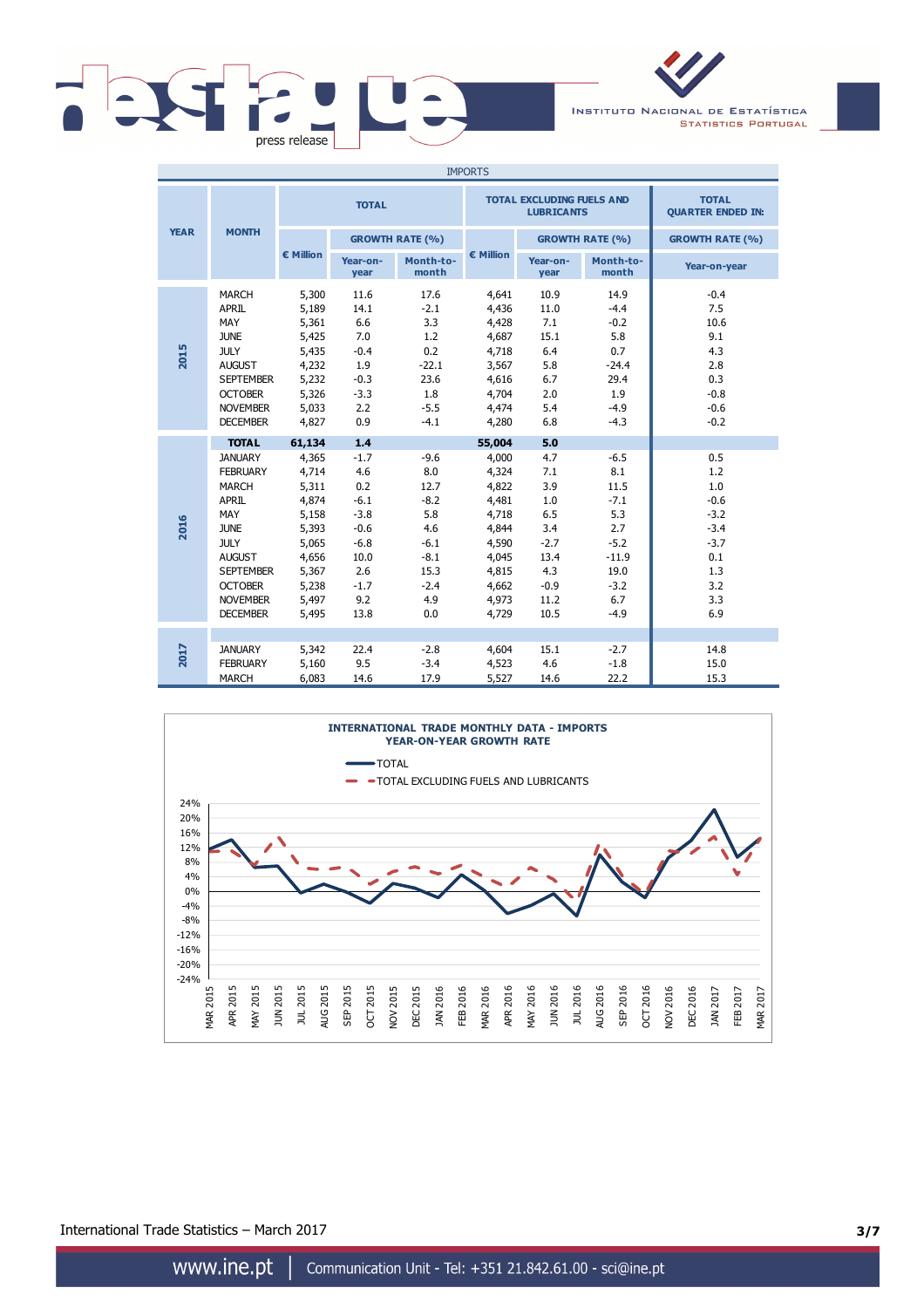

**In March 2017**, the **deficit of trade balance** reached EUR 821 million, which stood for a decrease of EUR 241 million compared to March 2016.

**Excluding Fuels and lubricants**, **in March 2017**, trade balance stood at EUR -602 million, comparing to EUR -756 million in March 2016.

| <b>TRADE BALANCE</b> |                                                                                                                                                                                                                     |                                                                                                                                         |                                                                                                                 |                                                                                                    |                                                                                                                                  |                                                                                                                                   |                                                                                          |                                                                                                      |  |
|----------------------|---------------------------------------------------------------------------------------------------------------------------------------------------------------------------------------------------------------------|-----------------------------------------------------------------------------------------------------------------------------------------|-----------------------------------------------------------------------------------------------------------------|----------------------------------------------------------------------------------------------------|----------------------------------------------------------------------------------------------------------------------------------|-----------------------------------------------------------------------------------------------------------------------------------|------------------------------------------------------------------------------------------|------------------------------------------------------------------------------------------------------|--|
|                      |                                                                                                                                                                                                                     |                                                                                                                                         | <b>TOTAL</b>                                                                                                    |                                                                                                    |                                                                                                                                  | <b>TOTAL EXCLUDING FUELS AND</b><br><b>LUBRICANTS</b>                                                                             | <b>TOTAL</b><br><b>QUARTER ENDED IN:</b>                                                 |                                                                                                      |  |
| <b>YEAR</b>          | <b>MONTH</b>                                                                                                                                                                                                        |                                                                                                                                         |                                                                                                                 | GROWTH (10 <sup>6</sup> Eur)                                                                       |                                                                                                                                  |                                                                                                                                   | GROWTH (10 <sup>6</sup> Eur)                                                             | GROWTH (10 <sup>6</sup> Eur)                                                                         |  |
|                      |                                                                                                                                                                                                                     | € Million                                                                                                                               | Year-on-<br>year                                                                                                | Month-to-<br>month                                                                                 | € Million                                                                                                                        | Year-on-<br>year                                                                                                                  | Month-to-<br>month                                                                       | Year-on-year                                                                                         |  |
| 2015                 | <b>MARCH</b><br><b>APRIL</b><br>MAY<br><b>JUNE</b><br><b>JULY</b><br><b>AUGUST</b><br><b>SEPTEMBER</b><br><b>OCTOBER</b><br><b>NOVEMBER</b><br><b>DECEMBER</b>                                                      | $-898$<br>$-946$<br>$-1,123$<br>$-872$<br>$-731$<br>$-912$<br>$-1,092$<br>$-800$<br>$-700$<br>$-1,193$                                  | $-89$<br>$-279$<br>$-173$<br>17<br>246<br>$\overline{4}$<br>86<br>71<br>100<br>$-98$                            | $-346$<br>$-47$<br>$-177$<br>251<br>140<br>$-181$<br>$-180$<br>293<br>100<br>$-493$                | $-543$<br>$-538$<br>$-543$<br>$-534$<br>$-366$<br>$-548$<br>$-752$<br>$-473$<br>$-412$<br>$-866$                                 | $-113$<br>$-248$<br>$-256$<br>$-197$<br>$-48$<br>$-47$<br>$-170$<br>$-110$<br>89<br>$-249$                                        | $-189$<br>6<br>$-6$<br>9<br>167<br>$-182$<br>$-204$<br>279<br>61<br>$-455$               | 518<br>$-87$<br>$-541$<br>$-435$<br>90<br>267<br>336<br>162<br>258<br>74                             |  |
| 2016                 | <b>TOTAL</b><br><b>JANUARY</b><br><b>FEBRUARY</b><br><b>MARCH</b><br><b>APRIL</b><br>MAY<br><b>JUNE</b><br><b>JULY</b><br><b>AUGUST</b><br><b>SEPTEMBER</b><br><b>OCTOBER</b><br><b>NOVEMBER</b><br><b>DECEMBER</b> | $-10,820$<br>$-688$<br>$-688$<br>$-1,062$<br>$-730$<br>$-935$<br>$-924$<br>$-581$<br>$-1,171$<br>$-940$<br>$-875$<br>$-812$<br>$-1,414$ | $-335$<br>$-23$<br>$-136$<br>$-164$<br>216<br>188<br>$-52$<br>150<br>$-258$<br>152<br>$-75$<br>$-112$<br>$-221$ | 505<br>$\mathbf{0}$<br>$-374$<br>333<br>$-205$<br>11<br>343<br>$-589$<br>230<br>65<br>63<br>$-602$ | $-7,696$<br>$-541$<br>$-491$<br>$-756$<br>$-533$<br>$-729$<br>$-659$<br>$-375$<br>$-812$<br>$-637$<br>$-609$<br>$-564$<br>$-991$ | $-1,460$<br>$-234$<br>$-136$<br>$-213$<br>$\overline{4}$<br>$-186$<br>$-125$<br>-9<br>$-263$<br>115<br>$-136$<br>$-152$<br>$-124$ | 326<br>50<br>$-266$<br>223<br>$-196$<br>70<br>284<br>$-436$<br>174<br>28<br>45<br>$-427$ | $-21$<br>$-257$<br>$-323$<br>$-84$<br>240<br>352<br>286<br>$-160$<br>44<br>$-181$<br>$-35$<br>$-407$ |  |
| 2017                 | <b>JANUARY</b><br><b>FEBRUARY</b><br><b>MARCH</b>                                                                                                                                                                   | $-982$<br>$-790$<br>$-821$                                                                                                              | $-293$<br>$-102$<br>241                                                                                         | 432<br>192<br>$-31$                                                                                | $-588$<br>$-498$<br>$-602$                                                                                                       | $-48$<br>$-7$<br>154                                                                                                              | 402<br>91<br>$-105$                                                                      | $-626$<br>$-616$<br>$-154$                                                                           |  |



International Trade Statistics – March 2017 **4/7**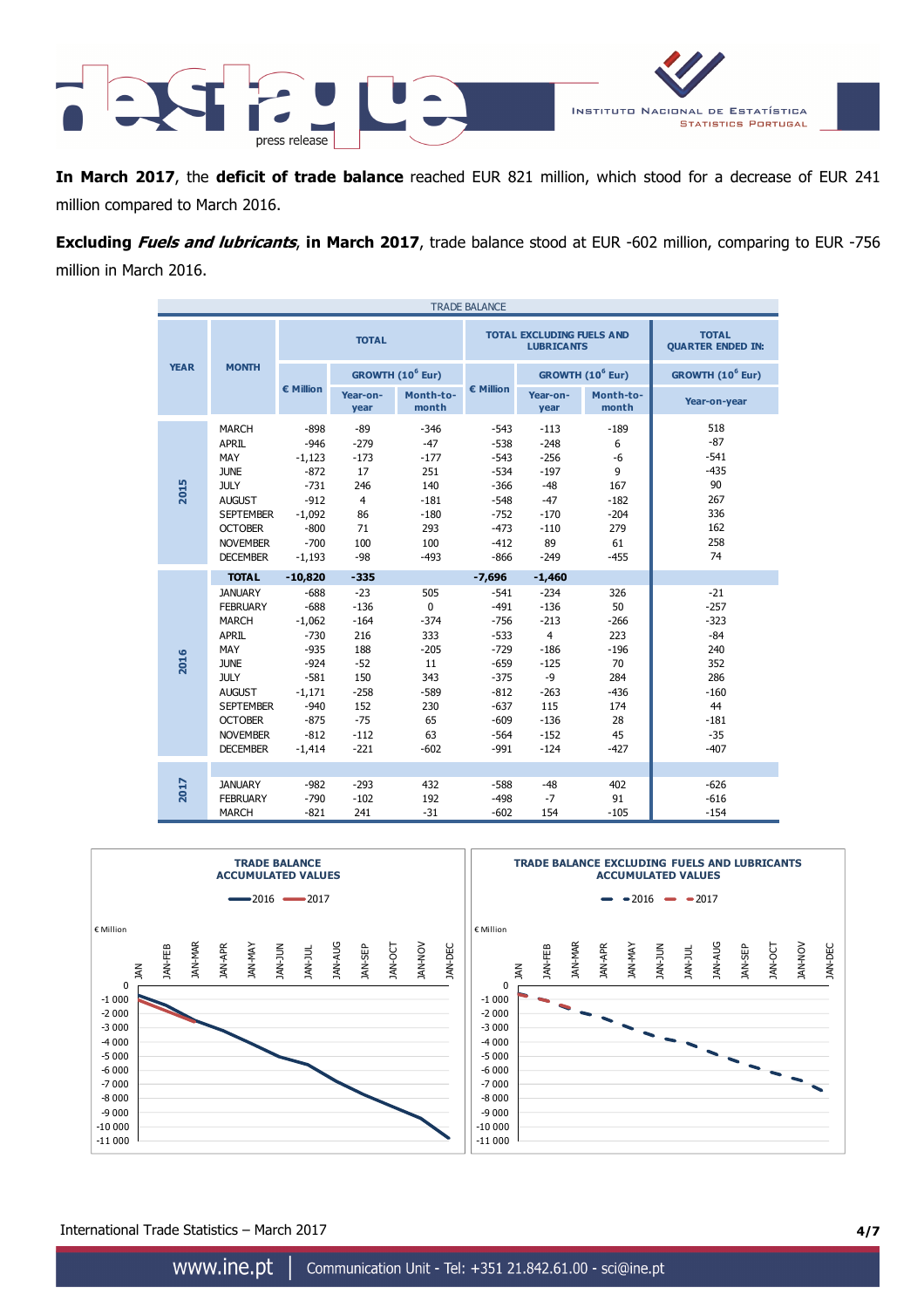



# **BROAD ECONOMIC CATEGORIES**

In **March 2017**, both in **exports** and **imports**, all broad economic categories have increased compared to the same month of 2016, with the emphasis on *Industrial supplies* (corresponding to +19.3% in both flows).

| <b>EXPORTS BY BEC</b>                                 |                    |                       |                        |                              |                          |                    |                          |                              |
|-------------------------------------------------------|--------------------|-----------------------|------------------------|------------------------------|--------------------------|--------------------|--------------------------|------------------------------|
|                                                       |                    |                       | <b>REFERENCE MONTH</b> |                              | <b>OUARTER ENDED IN:</b> |                    |                          |                              |
| <b>BROAD ECONOMIC CATEGORIES</b>                      | € Million          |                       |                        | <b>GROWTH</b><br><b>RATE</b> | € Million                |                    |                          | <b>GROWTH</b><br><b>RATE</b> |
|                                                       | <b>MAR</b><br>2017 | <b>MAR</b><br>2016    | <b>GROWTH</b>          | $\frac{0}{0}$                | <b>MAR</b><br>2017       | <b>MAR</b><br>2016 | <b>GROWTH</b>            | $\frac{0}{0}$                |
| <b>FOOD AND BEVERAGES</b>                             | 550                | 428                   | 122                    | 28.6                         | 1,403                    | 1.161              | 242                      | 20.9                         |
| PRIMARY                                               | 181                | 121                   | 60                     | 49.2                         | 427                      | 340                | 87                       | 25.7                         |
| <b>PROCESSED</b>                                      | 369                | 307                   | 63                     | 20.4                         | 976                      | 821                | 155                      | 18.9                         |
| INDUSTRIAL SUPPLIES NOT ELSEWHERE SPECIFIED           | 1.767              | 1.482                 | 285                    | 19.3                         | 4,588                    | 4,050              | 538                      | 13.3                         |
| PRIMARY                                               | 135                | 134                   | 2                      | 1.2                          | 371                      | 312                | 59                       | 18.8                         |
| <b>PROCESSED</b>                                      | 1,632              | 1,349                 | 284                    | 21.0                         | 4,217                    | 3,738              | 479                      | 12.8                         |
| <b>FUELS AND LUBRICANTS</b>                           | 338                | 182                   | 156                    | 85.4                         | 1.027                    | 592                | 435                      | 73.5                         |
| PRIMARY                                               | $\mathbf{0}$       | $\mathbf 0$           | $\mathbf{0}$           | 229.6                        | 1                        | $\mathbf{0}$       | $\Omega$                 | 120.1                        |
| <b>PROCESSED</b>                                      | 337                | 182                   | 155                    | 85.3                         | 1,026                    | 592                | 435                      | 73.4                         |
| CAPITAL GOODS, AND PARTS AND ACCESSORIES THEREOF (1)  | 707                | 567                   | 140                    | 24.6                         | 1,862                    | 1,599              | 263                      | 16.4                         |
| CAPITAL GOODS (1)                                     | 433                | 342                   | 92                     | 26.8                         | 1,127                    | 954                | 173                      | 18.2                         |
| PARTS AND ACCESSORIES                                 | 274                | 226                   | 48                     | 21.4                         | 734                      | 645                | 89                       | 13.9                         |
| TRANSPORT EQUIPMENT AND PARTS AND ACCESSORIES THEREOF | 847                | 700                   | 146                    | 20.9                         | 2.244                    | 1.956              | 288                      | 14.7                         |
| PASSENGER MOTOR CARS<br><b>OTHER</b>                  | 176<br>130         | 158<br>99             | 18<br>31               | 11.4<br>31.4                 | 451<br>320               | 416<br>281         | 34<br>39                 | 8.3<br>13.9                  |
| PARTS AND ACCESSORIES                                 | 541                | 444                   | 97                     | 22.0                         | 1,473                    | 1,259              | 214                      | 17.0                         |
| CONSUMER GOODS NOT ELSEWHERE SPECIFIED                | 1.048              | 883                   | 164                    | 18.6                         | 2,858                    | 2.583              | 275                      | 10.7                         |
| <b>DURABLE</b>                                        | 137                | 120                   | 17                     | 14.6                         | 362                      | 327                | 35                       | 10.6                         |
| SEMI-DURABLE                                          | 533                | 466                   | 67                     | 14.5                         | 1,557                    | 1,434              | 123                      | 8.6                          |
| <b>NON-DURABLE</b>                                    | 377                | 298                   | 80                     | 26.8                         | 939                      | 822                | 117                      | 14.3                         |
| <b>GOODS NOT ELSEWHERE SPECIFIED</b>                  | 5                  | 5                     | $\Omega$               | 0.8                          | 10                       | 10                 | $\overline{0}$           | 2.2                          |
| (1) - EXCEPT TRANSPORT EQUIPMENT                      |                    |                       |                        |                              |                          |                    |                          |                              |
|                                                       |                    | <b>IMPORTS BY BEC</b> |                        |                              |                          |                    |                          |                              |
|                                                       |                    |                       | <b>REFERENCE MONTH</b> |                              |                          |                    | <b>QUARTER ENDED IN:</b> |                              |
| <b>BROAD ECONOMIC CATEGORIES</b>                      |                    | € Million             |                        | <b>GROWTH</b><br><b>RATE</b> | € Million                |                    |                          | <b>GROWTH</b><br><b>RATE</b> |
|                                                       | <b>MAR</b><br>2017 | <b>MAR</b><br>2016    | <b>GROWTH</b>          | $\frac{0}{0}$                | <b>MAR</b><br>2017       | <b>MAR</b><br>2016 | <b>GROWTH</b>            | $\frac{9}{6}$                |
| <b>FOOD AND BEVERAGES</b>                             | 788                | 698                   | 90                     | 12.9                         | 2.074                    | 1,873              | 201                      | 10.7                         |
| PRIMARY                                               | 351                | 317                   | 34                     | 10.8                         | 890                      | 813                | 77                       | 9.5                          |
| <b>PROCESSED</b>                                      | 437                | 381                   | 56                     | 14.7                         | 1,185                    | 1,061              | 124                      | 11.7                         |
| INDUSTRIAL SUPPLIES NOT ELSEWHERE SPECIFIED           | 1.868              | 1,567                 | 302                    | 19.3                         | 4.897                    | 4,378              | 519                      | 11.8                         |
| PRIMARY<br><b>PROCESSED</b>                           | 185<br>1,683       | 172<br>1,394          | 13<br>289              | 7.4<br>20.7                  | 494<br>4,403             | 467<br>3,911       | 27<br>491                | 5.8<br>12.6                  |
| <b>FUELS AND LUBRICANTS</b>                           | 557                | 488                   | 69                     | 14.1                         | 1,932                    | 1,244              | 688                      | 55.4                         |
| PRIMARY                                               | 348                | 377                   | $-29$                  | $-7.7$                       | 1,380                    | 950                | 430                      | 45.3                         |
| <b>PROCESSED</b>                                      | 209                | 111                   | 98                     | 87.9                         | 552                      | 294                | 258                      | 87.8                         |

| PROCESSED                                             | 209 | 111 | 98    | 87.9    | 552   | 294   | 258   | 87.8    |
|-------------------------------------------------------|-----|-----|-------|---------|-------|-------|-------|---------|
| CAPITAL GOODS, AND PARTS AND ACCESSORIES THEREOF (1)  | 966 | 789 | 177   | 22.5    | 2,558 | 2,148 | 410   | 19.1    |
| CAPITAL GOODS (1)                                     | 563 | 462 | 102   | 22.0    | 1,487 | 1,266 | 221   | 17.5    |
| PARTS AND ACCESSORIES                                 | 403 | 327 | 76    | 23.1    | 1,071 | 882   | 189   | 21.4    |
| TRANSPORT EQUIPMENT AND PARTS AND ACCESSORIES THEREOF | 989 | 926 | 63    | 6.8     | 2,654 | 2,376 | 278   | 11.7    |
| PASSENGER MOTOR CARS                                  | 455 | 402 | 53    | 13.3    | 1,236 | 1,038 | 198   | 19.1    |
| <b>OTHER</b>                                          | 117 | 168 | $-51$ | $-30.3$ | 282   | 353   | $-71$ | $-20.1$ |
| PARTS AND ACCESSORIES                                 | 417 | 356 | 61    | 17.0    | 1.136 | 985   | 151   | 15.3    |
| CONSUMER GOODS NOT ELSEWHERE SPECIFIED                | 912 | 842 | 71    | 8.4     | 2,465 | 2,367 | 98    | 4.1     |
| <b>DURABLE</b>                                        | 144 | 124 | 20    | 16.1    | 399   | 358   | 40    | 11.3    |
| SEMI-DURABLE                                          | 355 | 333 | 22    | 6.5     | 980   | 940   | 40    | 4.3     |
| NON-DURABLE                                           | 414 | 385 | 29    | 7.6     | 1.086 | 1,069 | 17    | 1.6     |
| GOODS NOT ELSEWHERE SPECIFIED                         |     | 1   |       | 97.3    |       | 3     |       | 60.1    |
| (1) - EXCEPT TRANSPORT EQUIPMENT                      |     |     |       |         |       |       |       |         |

International Trade Statistics – March 2017 **5/7**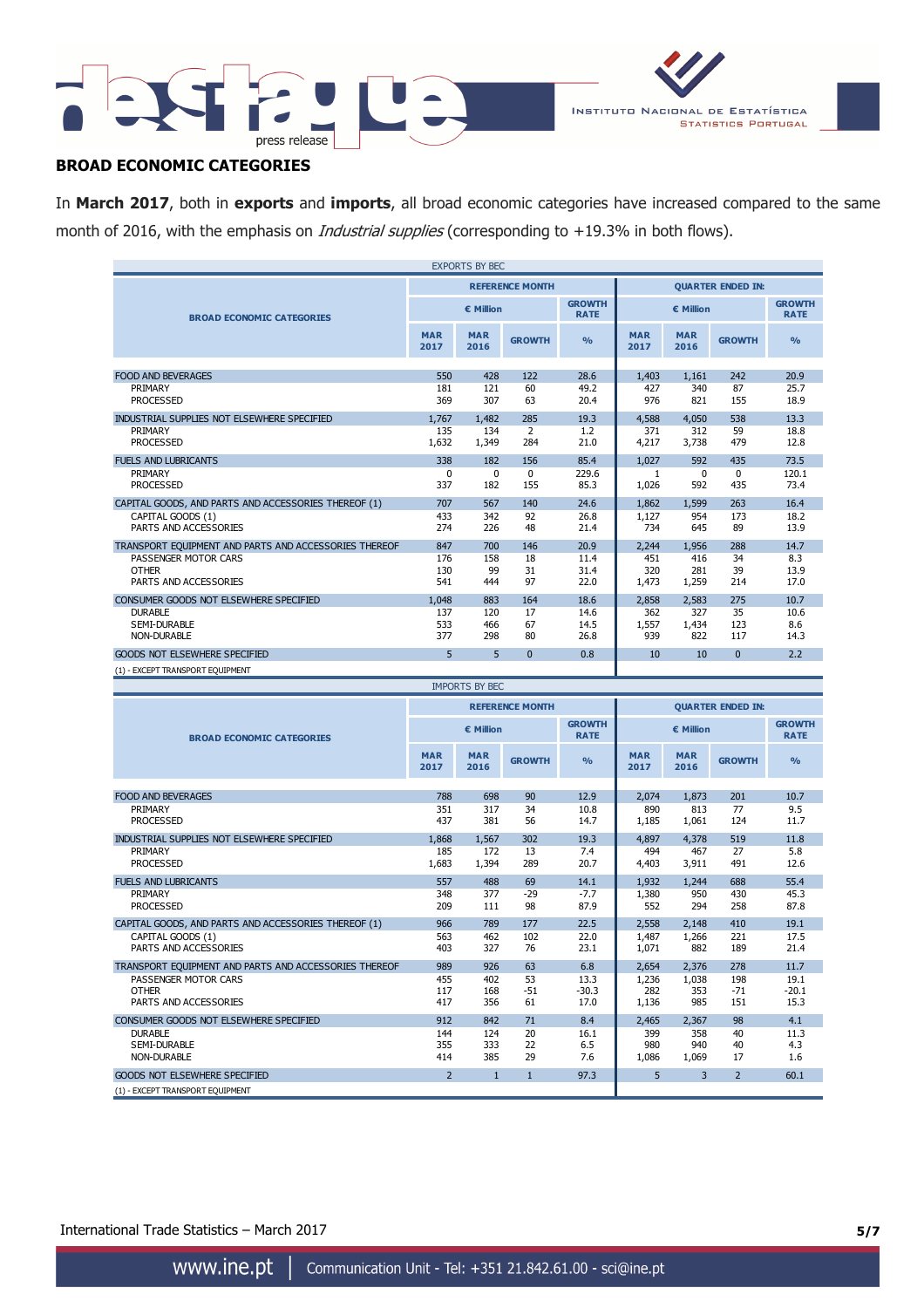



### **MAIN PARTNER COUNTRIES**

In **March 2017**, having in consideration the main destination countries in 2016, the emphasis goes to the increases in **exports** towards Spain, the United States, France and Germany (corresponding to +16.3%, +64.7%, +19.0% and +22.3% respectively).

With regard to **imports**, and as far as the main partner countries in 2016 are concerned, in **March 2017** all countries recorded increases, with the emphasis in imports from Spain (corresponding to +13.9%), Germany (+22.0%) and Russia (+252.9% as a consequence of imports of Crude oils and Fuel oils).

| EXPORTS BY COUNTRIES AND ECONOMIC ZONES  |                    |                    |                                                  |               |                            |                    |               |                              |
|------------------------------------------|--------------------|--------------------|--------------------------------------------------|---------------|----------------------------|--------------------|---------------|------------------------------|
|                                          |                    |                    | <b>REFERENCE MONTH</b>                           |               | <b>QUARTER ENDED IN:</b>   |                    |               |                              |
| <b>COUNTRIES AND ECONOMIC ZONES</b>      |                    | € Million          |                                                  |               | <b>GROWTH</b><br>€ Million |                    |               | <b>GROWTH</b><br><b>RATE</b> |
|                                          | <b>MAR</b><br>2017 | <b>MAR</b><br>2016 | <b>GROWTH</b>                                    | $\frac{0}{0}$ | <b>MAR</b><br>2017         | <b>MAR</b><br>2016 | <b>GROWTH</b> | $\frac{9}{6}$                |
| MAIN PARTNER COUNTRIES IN 2016:          |                    |                    |                                                  |               |                            |                    |               |                              |
| <b>ES SPAIN</b>                          | 1,308              | 1,124              | 184                                              | 16.3          | 3,624                      | 3,158              | 466           | 14.7                         |
| FR FRANCE                                | 658                | 553                | 105                                              | 19.0          | 1,757                      | 1,599              | 158           | 9.9                          |
| DE GERMANY                               | 578                | 472                | 105                                              | 22.3          | 1,581                      | 1,426              | 155           | 10.9                         |
| <b>GB UNITED KINGDOM</b>                 | 324                | 312                | 11                                               | 3.6           | 934                        | 873                | 60            | 6.9                          |
| US UNITED STATES                         | 328                | 199                | 129                                              | 64.7          | 769                        | 507                | 262           | 51.6                         |
| <b>NL NETHERLANDS</b>                    | 210                | 153                | 58                                               | 37.8          | 546                        | 487                | 59            | 12.2                         |
| IT ITALY                                 | 207                | 144                | 64                                               | 44.2          | 511                        | 417                | 94            | 22.6                         |
| AO ANGOLA                                | 169                | 113                | 56                                               | 49.2          | 449                        | 303                | 146           | 48.3                         |
| BE BELGIUM                               | 122                | 107                | 15                                               | 13.6          | 343                        | 331                | 12            | 3.6                          |
| MA MOROCCO                               | 52                 | 63                 | $-11$                                            | $-18.0$       | 193                        | 164                | 29            | 17.6                         |
| <b>TOTAL EURO ZONE</b>                   | 3,252              | 2,677              | 575                                              | 21.5          | 8,759                      | 7,766              | 994           | 12.8                         |
| TOTAL EUROPEAN UNION (28 MEMBERS STATES) | 3,850              | 3,211              | 639                                              | 19.9          | 10,422                     | 9,269              | 1152          | 12.4                         |
| <b>TOTAL EXTRA-EU</b>                    | 1,412              | 1,037              | 375                                              | 36.2          | 3,570                      | 2,681              | 889           | 33.2                         |
|                                          |                    |                    | TRADODITO DV COLINITOTEC, ANID FOONIOMITO ZONIEC |               |                            |                    |               |                              |

| THEORTS BE COUNTRIES AND ECONOMIC ZONES  |                    |                    |                        |                              |                          |                    |               |                              |
|------------------------------------------|--------------------|--------------------|------------------------|------------------------------|--------------------------|--------------------|---------------|------------------------------|
|                                          |                    |                    | <b>REFERENCE MONTH</b> |                              | <b>QUARTER ENDED IN:</b> |                    |               |                              |
| <b>COUNTRIES AND ECONOMIC ZONES</b>      |                    | € Million          |                        | <b>GROWTH</b><br><b>RATE</b> | € Million                |                    |               | <b>GROWTH</b><br><b>RATE</b> |
|                                          | <b>MAR</b><br>2017 | <b>MAR</b><br>2016 | <b>GROWTH</b>          | O <sub>0</sub>               | <b>MAR</b><br>2017       | <b>MAR</b><br>2016 | <b>GROWTH</b> | $\frac{9}{6}$                |
|                                          |                    |                    |                        |                              |                          |                    |               |                              |
| <b>MAIN PARTNER COUNTRIES IN 2016:</b>   |                    |                    |                        |                              |                          |                    |               |                              |
| ES SPAIN                                 | 1,947              | 1,710              | 238                    | 13.9                         | 5,222                    | 4,694              | 528           | 11.2                         |
| DE GERMANY                               | 858                | 704                | 155                    | 22.0                         | 2,312                    | 1,956              | 357           | 18.2                         |
| FR FRANCE                                | 476                | 410                | 66                     | 16.1                         | 1,291                    | 1,161              | 129           | 11.1                         |
| <b>ITALY</b><br>π                        | 344                | 304                | 40                     | 13.2                         | 880                      | 804                | 75            | 9.4                          |
| <b>NL NETHERLANDS</b>                    | 314                | 282                | 32                     | 11.3                         | 875                      | 732                | 143           | 19.5                         |
| <b>GB UNITED KINGDOM</b>                 | 170                | 164                | 6                      | 3.5                          | 478                      | 468                | 11            | 2.3                          |
| CN CHINA                                 | 175                | 144                | 31                     | 21.1                         | 475                      | 466                | 9             | 2.0                          |
| BE BELGIUM                               | 179                | 159                | 19                     | 12.0                         | 459                      | 415                | 45            | 10.8                         |
| <b>RU RUSSIA</b>                         | 138                | 39                 | 99                     | 252.9                        | 508                      | 55                 | 453           | 827.7                        |
| <b>BR BRAZIL</b>                         | 129                | 127                | 3                      | 2.1                          | 264                      | 269                | $-5$          | $-1.8$                       |
| <b>TOTAL EURO ZONE</b>                   | 4,268              | 3,709              | 559                    | 15.1                         | 11,433                   | 10,153             | 1280          | 12.6                         |
| TOTAL EUROPEAN UNION (28 MEMBERS STATES) | 4,734              | 4,112              | 622                    | 15.1                         | 12,654                   | 11,253             | 1401          | 12.5                         |
| <b>TOTAL EXTRA-EU</b>                    | 1,349              | 1,198              | 151                    | 12.6                         | 3,931                    | 3,137              | 794           | 25.3                         |